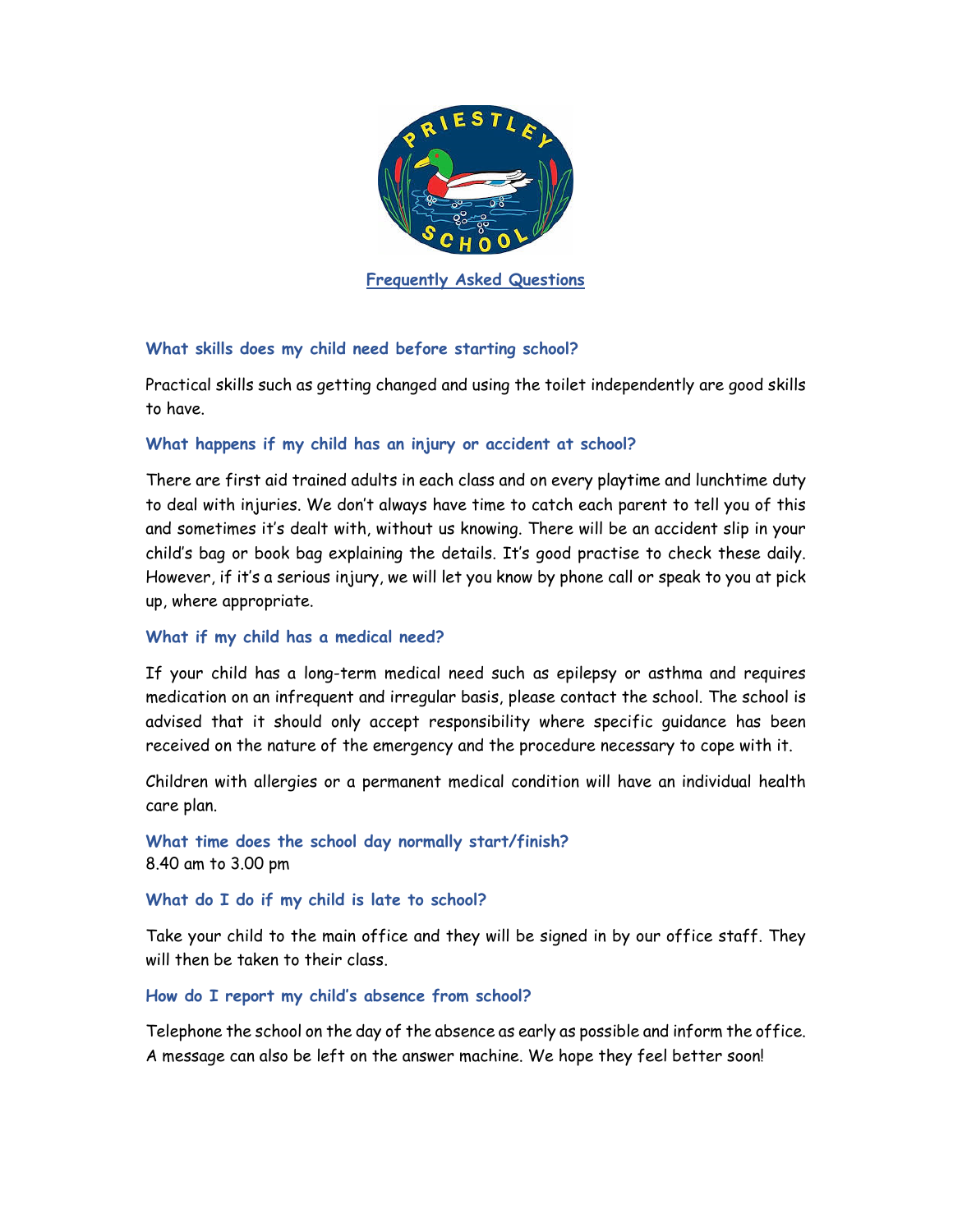### **What if my child is ill at school?**

We will contact you if your child is not well. Please let us know in the morning if you have given your child any medication before school, or if they have complained of feeling unwell, as it helps us to build up the bigger picture.

## **What does the school day look like?**

Please see the example timetable below. PE days and break time times may change.

| <b>Priestley Primary School</b><br><b>Weekly Timetable</b><br><b>Class: Goslings and Ducklings</b> |                       |                                                                |                               |                          |                             |                |                   |                   |                  |                   |                                                                                  |                             |
|----------------------------------------------------------------------------------------------------|-----------------------|----------------------------------------------------------------|-------------------------------|--------------------------|-----------------------------|----------------|-------------------|-------------------|------------------|-------------------|----------------------------------------------------------------------------------|-----------------------------|
|                                                                                                    | 8.40<br>8.55          | 8.55<br>9.00                                                   | 9.00<br>10.00                 |                          | $10.00 -$<br>10.15          | 10.20<br>10.35 | 10.40<br>$-11.10$ | $II.IO-$<br>II.40 | 12.00<br>12.50   | 13.00<br>13.10    | $13.10 - 14.10$                                                                  | $14.10 - 15.00$             |
| Manday<br>ater<br>playtime                                                                         | E<br>A<br>R<br>L      | R<br>E<br>G                                                    | $9.00 -$<br>9.30<br>phanics   | $9.30 -$<br>10.30<br>P.E | $10.30 -$<br>10.40<br>snack |                | maths             | chaasing          |                  | R<br>E<br>G       | understanding the<br><b><i>marld</i></b><br>RE/SCIENCE/Geagra<br>phy/History/ICT | Child initiated<br>Jeanning |
| Tuesday<br>Later<br>playtime                                                                       | y<br>M<br>$\mathbf o$ | $\overline{I}$<br>$\overline{\mathbf{s}}$<br>$\mathbf{r}$<br>R | phanics                       | P.E                      | snack                       | В<br>R<br>E    | adhan             | chaosing          | L<br>U<br>N<br>c | I<br>s<br>T<br>R  | PSHE-peaple who<br>help us                                                       | Child initiated<br>Jeanning |
| Wednesday                                                                                          | R<br>N<br>$\bf{I}$    | $\overline{A}$<br>$\mathbf{r}$<br>$\bf{I}$                     | <b>Literacy</b><br>Galdilacks |                          | snack                       | A<br>K         | maths             |                   | н                | A<br>T<br>I       | DT/ART                                                                           | Child initiated<br>learning |
| Thursday                                                                                           | N<br>G<br>т           | $\mathbf o$<br>N                                               | Literacy-                     |                          | snack                       |                |                   | maths             |                  | $\mathbf{o}$<br>N | <b>ICT</b>                                                                       | Child initiated             |
| Friday                                                                                             | A<br>s<br>K           |                                                                | phanics                       | chaasi<br>лq             | snack                       |                | adhan             | Celebratio<br>n.  |                  |                   | Singing/Music                                                                    | Child initiated             |

### **What does my child need to bring?**

A coat and a bottle containing water. It is also a good idea to get into the habit of bringing in a reading folder every day. Please could you also name everything. Toys are to remain at home.

### **What about drinks and snacks?**

All children in Reception, Year 1 and Year 2 are provided with fruit every day. Children under 5 also receive free milk. Once they are 5 they can continue to receive milk, however parents do have to pay for this.

We ask that all children bring a named water bottle every day. We encourage the children to drink throughout the day. We have milk and snack at morning break time.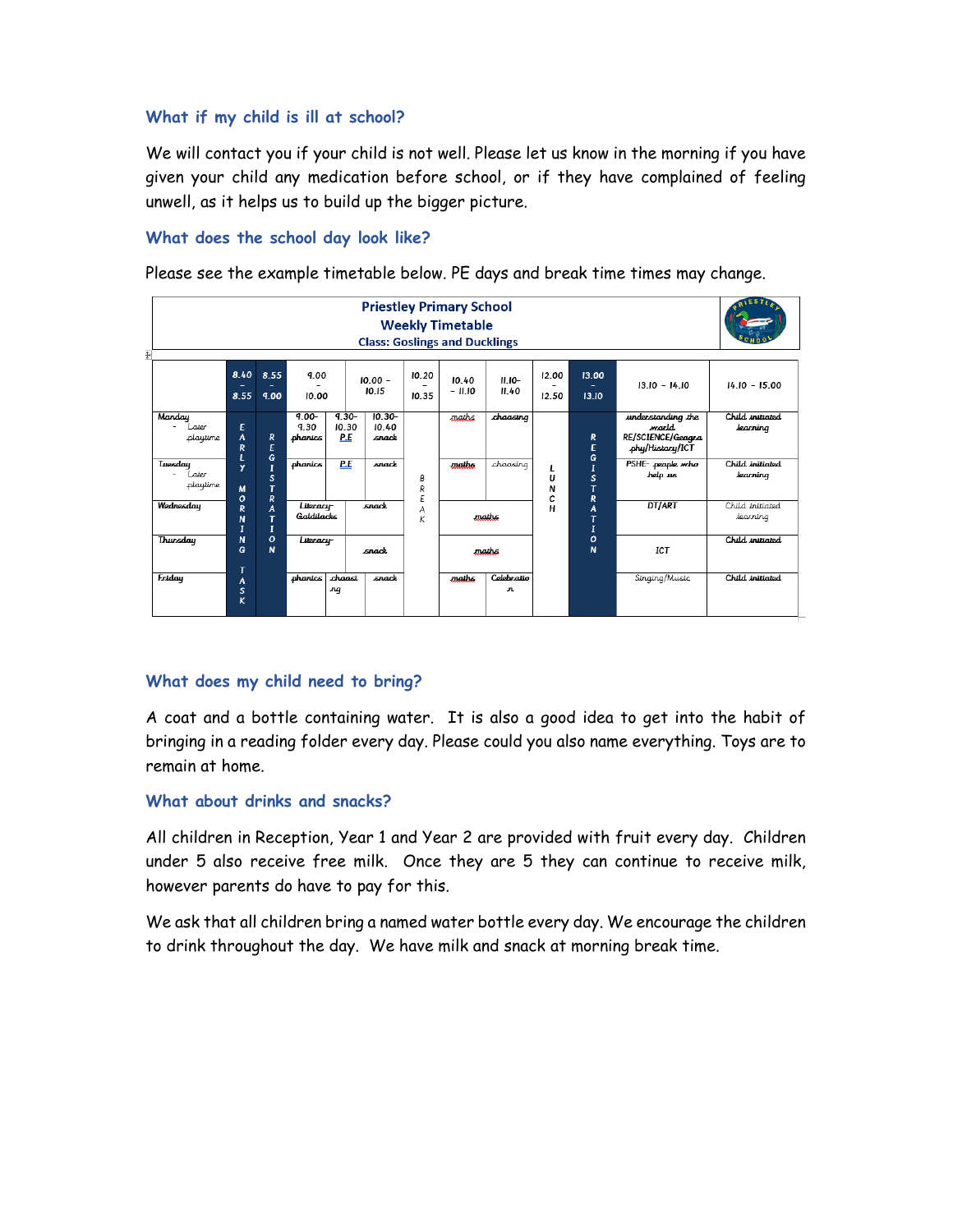### **How long do the children get to eat lunch?**

When you child joins reception they have a slightly longer lunch time than the rest of the school so they can go into the hall and familiarise themselves with the lunchtime routines. Their teachers will be with them to begin with, however, we do encourage independence with cutting and eating food. The first siting then arrives at 12.00. The children go back to class with their dinner lady to get their coats and put any packed lunches away before being taken outside.

### **How much is a school dinner?**

When your child starts school, and until they finish Year 2, they are entitled to receive free school meals (Universal Infant Meals or UIFSM). It is your responsibility to order meals, this must be done by midnight on the Tuesday the week before the meals are due. You will still need to use your ParentPay account to do this but no charge is added. All information regarding ParentPay will be sent out to you in a separate letter, but it is worth noting that with ParentPay, you won't get your login straightaway, so during the first two weeks of starting school, the School Office will order the meals all the children.

### **What is Pupil Premium funding?**

All children in Reception, Year 1 and Year 2 are automatically eligible to receive free school meals. Parents and carers who are in receipt of certain income-related benefits may also be entitled to free school meals for their children. Parents/carers of children in Early Years and Key Stage 1, who are entitled to a meal under the universal infant free school meal initiative, but who feel they may meet the income criteria are asked to apply as your child's school will benefit from additional funding known as the pupil premium. You can request the relevant document to complete from the School Office. All claims are treated in confidence and the same meals are provided to all children whether they are paid for or provided free.

### **What should I put in my child's packed lunch?**

We encourage children to bring a healthy lunch to school which could include items such as:

- fruit / vegetable sticks
- rice or pasta
- sandwiches
- yoghurts

We ask that children do not bring nuts to school as some children in school have allergies.

Hot drinks and soup and not permitted.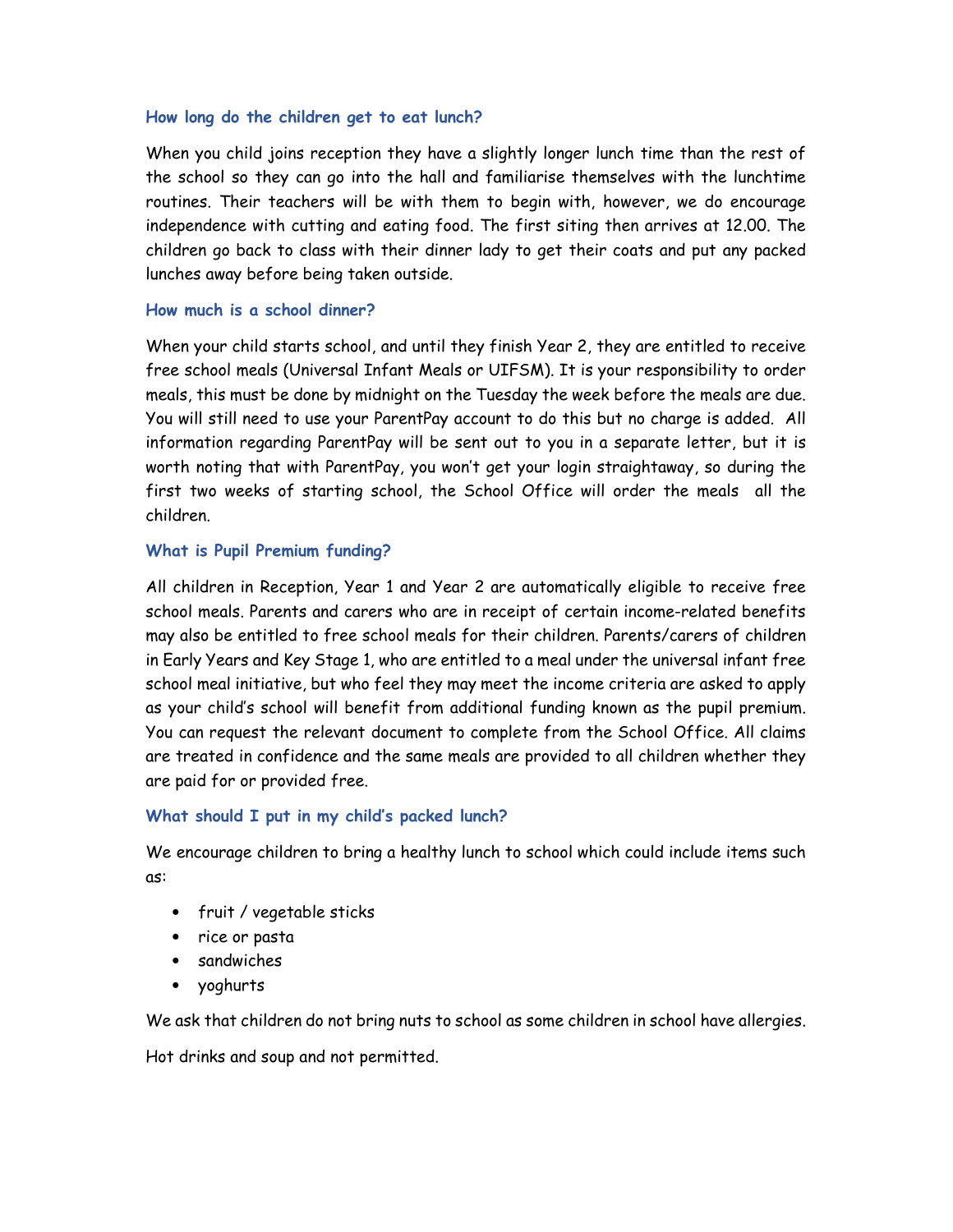### **How will the classes be structured?**

The age of the child as well as any friendships will be taken into consideration. This does not mean your child will be with all of their friends but there will be opportunities to work together at different times as we have free-flow between the classes.

#### **Who will my child's Teacher and TA be?**

The school are making some changes to staffing, as we do each year, so final decisions haven't been made yet. Please be rest assured, you'll know as soon as we do as we understand this is an anxious time.

#### **When will I find out which class my child will be in?**

Information will be given out in a letter after the first 2 afternoon sessions your child attends.

#### **What will my child be doing when they start school?**

Your child will be continuing the Foundation Stage Curriculum (they will have been working on this since the age of 3). You will get termly information letters (not all children are forth coming about school day) and there will be newsletters sent and displayed on the parents' notice board.

#### **Will I be able to come into the classroom to help?**

Yes, after Terms 1 and 2 (ie after Christmas) as this allows your child to have settled in. You will need to get a DBS (Please enquire at the office) and initially it is best to do afternoon school sessions when you can leave at 3.00pm with your child.

#### **Can my child ride to school?**

Your child can ride a bike or scooter to school but they should get off their bike or scooter on entry to the school grounds and push them, for the safety of others. There is a bike shed for storage.

#### **What should be in the book bag?**

It will seem pretty empty at first! Your child will not need a pencil case as everything is provided at school. They will get different books to read at home – more details will follow as appropriate.

#### **Can my child bring things from home?**

We ask that children do not bring toys from home to play with during the day.

#### **What about going outside?**

We like to make use of our fabulous grounds and outdoor classroom as much as possible. It is important that all children keep in school the following labelled items:

- $\checkmark$  Waterproof jacket
- $\checkmark$  Wellington boots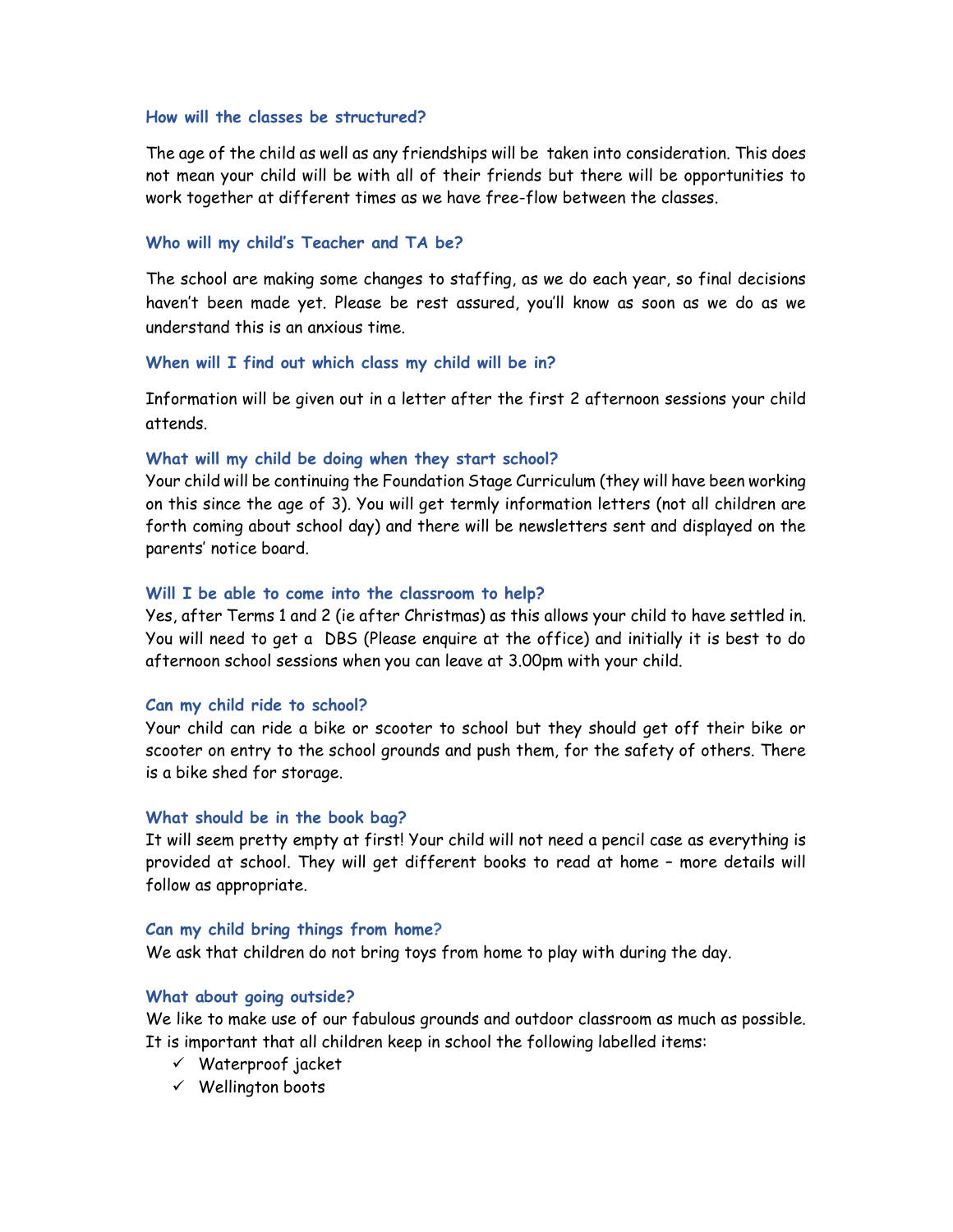Health and Safety requires that all children must have their legs and arms covered when outside in the wooded area.

**What if my child goes to Breakfast Club/After School Club at Appletree Nursery?**  We have communication systems set up so that messages can be passed either way. Your child is escorted to and from Breakfast/ After School Club at the beginning or end of the day.

### **What if my child has a toileting accident?**

This isn't uncommon at all and we will support your child to get cleaned up and changed. A spare pair of pants in a plastic bag popped in their book bag is always useful, if you think your child might need them. However, we do have spares at school, too.

### **What links are there between school and parents?**

Parents have the opportunity each day to talk to the class teacher/s either in the morning or at the end of the day. We are very happy for parents to contact us or the office to arrange a longer appointment if they need a more detailed conversation. The senior leadership team are also able to be contacted via the office.

### **How will I know what is going on at school?**

We encourage you to check your emails as newsletters and other letters are sent to your email address. We also use a text messaging system. All our letters are also placed on the school's website. There will also be a Reception newsletter, with news about what we have been learning and other information.

### **What is ParentPay?**

Like many other schools, we use an online cashless method of paying all monies (dinner money and school trips) called ParentPay. The system is very user friendly and saves both parents and the school valuable time.

Parents/Carers will receive a username and password when their child joins our school. You then need to visit www.parentpay.com and activate your account via the Account login area on the home page of the site.

### **How does ParentPay work**?

You have a secure online account, activated using a unique username and password; you will be prompted to change these and to keep them safe and secure for future logins.

ParentPay holds an electronic record of your payments to view at a later date. Once you've activated your account you can make online payments.

If you have two or more children at a ParentPay school, you only need to activate one account to create your 'main account' and then add your other children via the Add a child